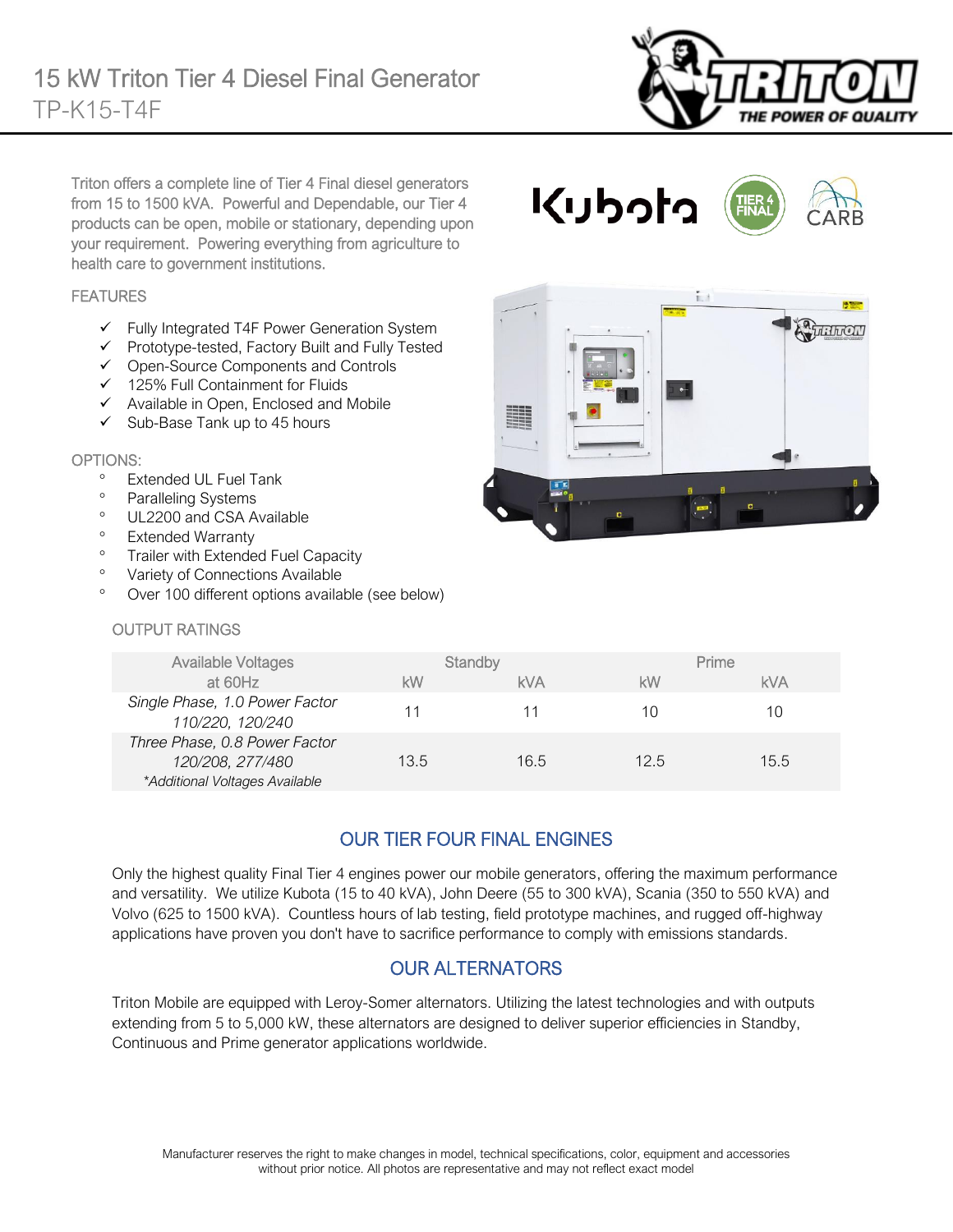

# ENGINE INFORMATION

| <b>Engine Make</b>               | Kubota                 |
|----------------------------------|------------------------|
| Model                            | V1505-E4BG1            |
| <b>Tier Rating</b>               | Tier 4 Final           |
| Engine Speed (RPM)               | 1800                   |
| Engine Power Output at rated RPM | 39 kWm / 48.3 HP       |
| Cooling                          | <b>Radiator Cooled</b> |
| Aspiration                       | Natural                |
| Total Displacement (Liter)       | 1.498                  |
| No. of Cylinders and Build       | 4, in line             |
| <b>Bore and Stroke</b>           | 78 x 78.4              |
| <b>Compression Ratio</b>         |                        |
| Governor                         | Mechanical             |
| Fuel Consumption (L/hr)          |                        |
| <b>Full Load</b>                 | 4.1                    |
| 75% Load                         | 3                      |
| 50% Load                         | 2.4                    |
| Oil Capacity (Liter)             |                        |
| Coolant Capacity (Liter)         | 2                      |

## ALTERNATOR INFORMATION

| Manufacturer                          | Leroy Somer                                              |
|---------------------------------------|----------------------------------------------------------|
| Design                                | Brushless single bearing, revolving field                |
| <b>Stator</b>                         | 2/3 pitch                                                |
| Rotor                                 | Single bearing, flexible disc                            |
| <b>Insulation System</b>              | Class H                                                  |
| <b>Standard Temperature Rise</b>      | 125 -163°C Continuous                                    |
| Exciter Type                          | <b>Self Excited</b>                                      |
| <b>Phase Rotation</b>                 | A(U), B(V), C(W)                                         |
| <b>Alternator Cooling</b>             | Direct drive centrifugal blower fan                      |
| AC Waveform Total Harmonic Distortion | No load < 1.5%. Non distorting balanced linear load < 5% |
| Telephone Influence Factor (TIF)      | <50 per NEMA MG1-22.43                                   |
| Telephone Harmonic Factor (THF)       | $<$ 2%                                                   |

# DEEP SEA 7420 DIGITAL CONTROLLER

- Adaptable for a wide variety of single gen-set applications, supporting diesel, gas and petrol engines.
- Monitors engine speed, oil pressure, coolant temperature, frequency, voltage, current, power and fuel level, giving you comprehensive engine and alternator protection.
- <sup>o</sup> Easy USB configuration via the DSE PC Suite or directly through the controller's panel.
- Additional Synchronization Model (DSE8510) available upon request on customized equipment.

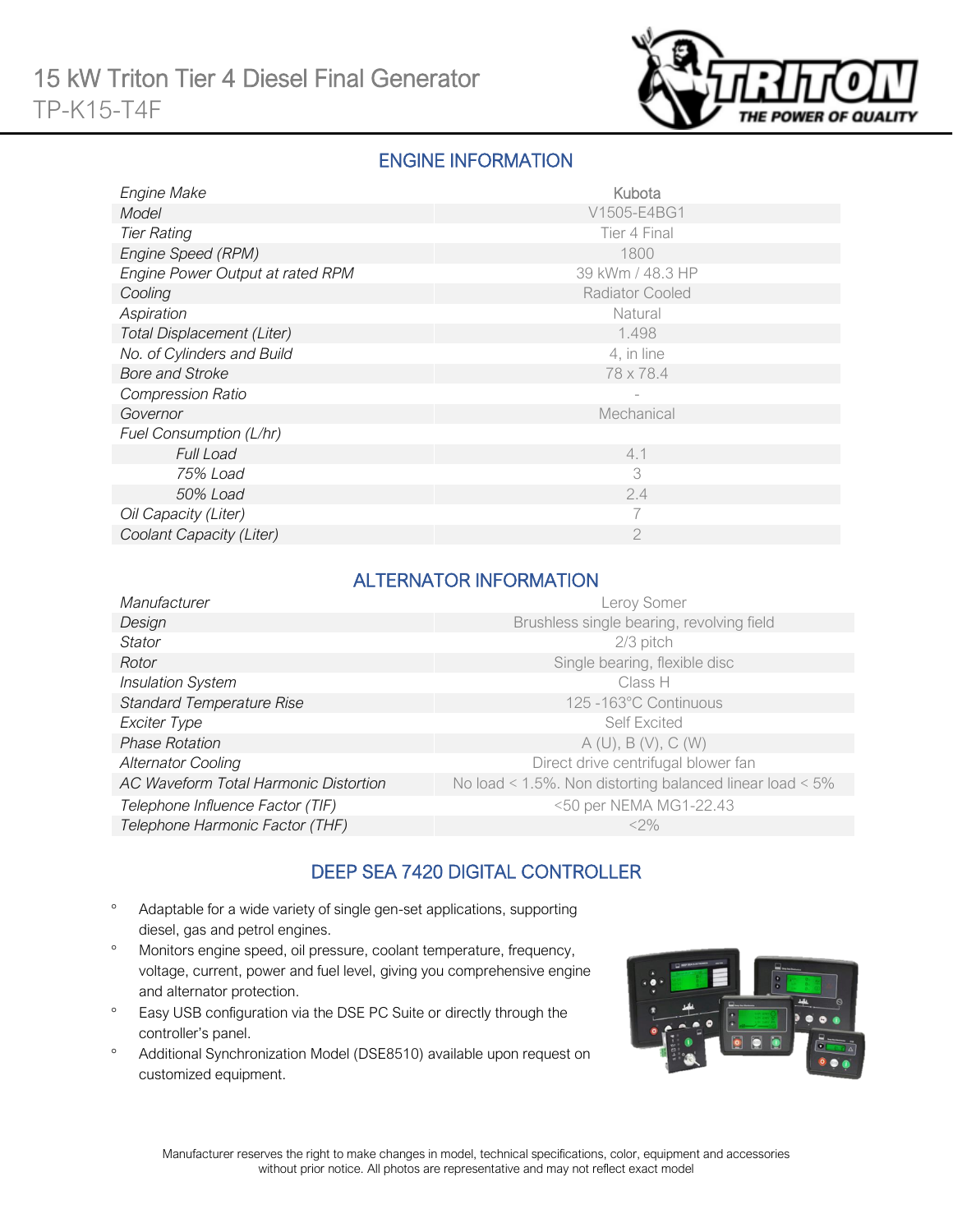

# STANDARD ITEMS

Engine System:

Ī

- o Oil Drain Pump
- o Tier 4 Final Certification
- o Electronic Governor
- o Full Fluid Containment
- Fuel System
	- o Fuel Valve for External Tank
	- o Primary Fuel Filter
	- o Fuel Capacity: XXX liters
	- o Flexible Fuel Lines
- Electrical System
	- o Side Mounted Control Panel
	- o Unit Mounted Mainline Circuit Breaker
	- o Battery Switch
- Cooling System
	- o 45º C Ambient Temperature Rating
	- o 50/50 Ethylene glycol antifreeze
	- o Radiator Drain Extension
- ✓ Generator Set
	- o Mounted on Heavy Duty Steel Base
	- o Full Factory Load Bank Testing
	- o Sub-Base Lifting Points
	- o Forklift Pockets for Easy Transport
- **Alternator** 
	- o 12 Lead Leroy-Somer Alternator
- ✓ Enclosure
	- o Stainless Steel Hinges and Locks
	- o Ultra-Quiet Enclosure
	- o Powder Coated Finish
	- o Easy Access to All Service Points
	- o Fully Sound Attenuated (66db at 7 meters)
	- o Advanced Water and Dust Proofing

# OPTIONAL ITEMS

- Engine System:
	- o Upgraded Exhaust Silencers (Hospital, Residential, Critical)
	- o Heavy Duty Air filters
	- o Oil Heater
	- o Block Heater (Circulating, up to 5000 Watt)
- Fuel System
	- o Fuel Cooling System
	- o Extended Fuel Tank
- Electrical System
	- o 2,3 or 4 Position Voltage Switch
	- o Battery Charger (Standard and Float Type)
	- o Additional Circuit Breakers
	- o Shunt Trips
	- o Electrically Controlled Breakers
	- o Paralleling Systems
	- Electrical Connections (Cam-Locks, Refer Plugs, Distro Panel, and more)
- Cooling System
	- o Upgraded Radiator Systems
	- o Marine Grade Radiator
- Generator Set
	- o Seismic Isolators
	- o Remote Mounted Control System
- <sup>o</sup> Enclosure
	- o 20 and 40' Container Packages
	- o Custom Paint Colors
- <sup>o</sup> Alternator
	- o Marinization (2-3 times dipped)
	- o Permanent Magnetic Generator
- <sup>o</sup> Trailer
	- o Standard Trailer
	- o Trailer with Extended Fuel Tank
	- o Rhino Coating
- Additional Options
	- o Please inquire, Triton can assist in engineering nearly any option